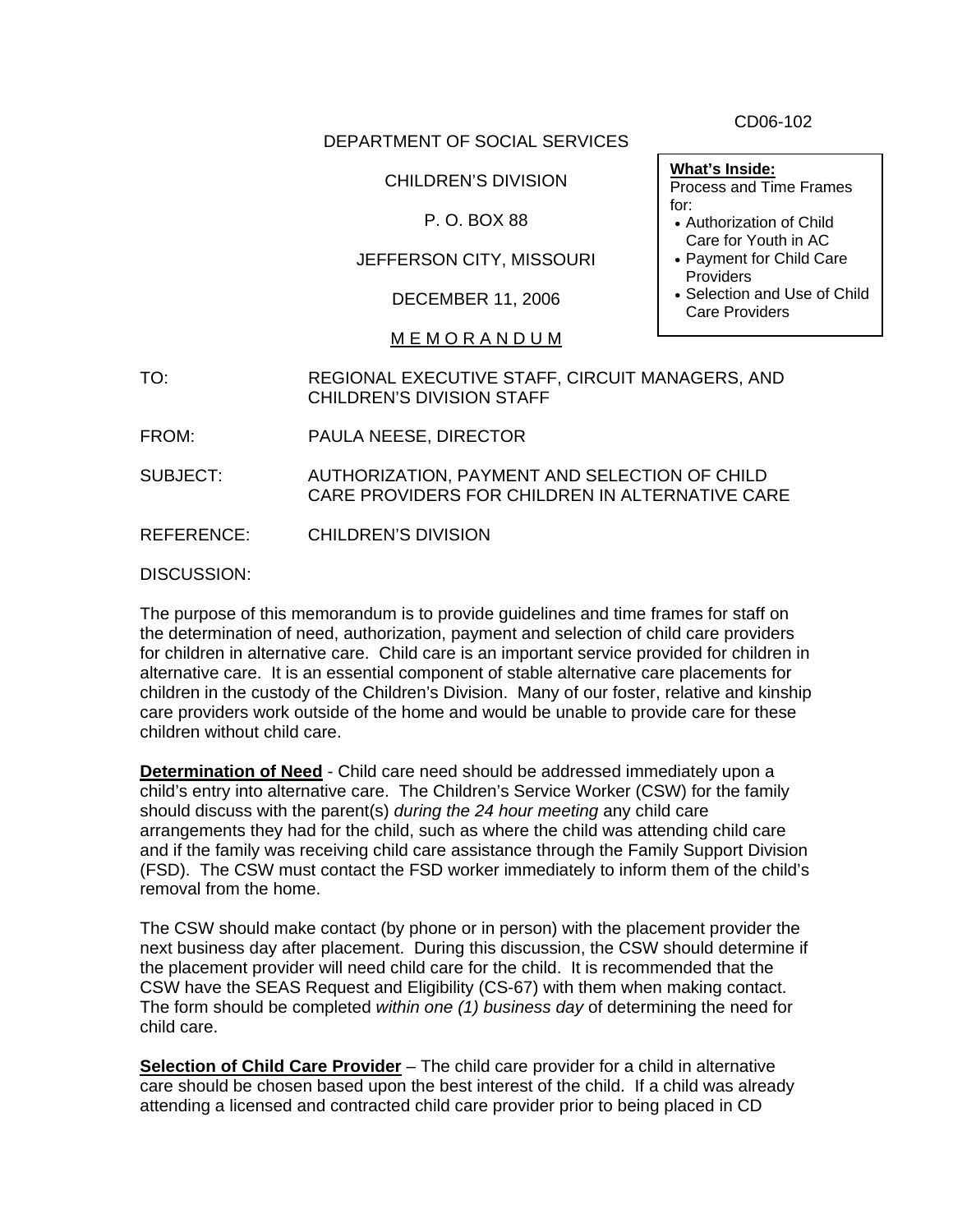custody, consideration should be given to utilizing this provider for child care. The use of the same child care provider will allow for at least one area of the child's life to remain stable with all of the other changes being made. Another provider should be sought if it is determined that it is not feasible or not in the best interest of the child to utilize this provider. The child care provider should be found *within three (3) business days* of the child being placed in the home. The SEAS Authorization (CS-67a) should be completed *within two (2) business days* of identifying a child care provider.

**Authorization Process** – Emergency assistance services (EAS) must be determined on all children entering care. This is done via the CS-EAS-1 form. *This should be completed on all children within one (1) business day of child entering care.* Once it is determined that child care will be needed, *the SEAS Request and Eligibility (CS-67) should be completed within one (1) business day*. The CSW should then *complete the SEAS Authorization (CS-67a) within two (2) business days of identifying a child care provider*. The designee must sign off on all forms and assure they are entered into the system *within three (3) business days of receiving the forms* from the CSW. The SEAS Request and Eligibility as well as the Authorization must be renewed regularly. All CS-67's & CS-67a's may be reauthorized within the 30 days prior to the authorization expiring but they must be updated within *one (1) business day of expiring*. All request and eligibility determinations and service authorizations and renewals must be approved by the designee prior to entry into the system. Each local office must develop a tracking system for assuring that all initial and renewal CS-67's and CS-67a's are entered timely.

All children in CD custody should attend child care with a licensed and contracted vendor. However, this is not always possible. If a child can not attend a licensed and contracted provider, the Division may use a registered provider. A registered provider may also be used when licensed and contracted child care is available under limited circumstances. The request for a waiver must be submitted for all children to attend a registered provider. A request should be made for those children where licensed and contracted providers are available only if the child was attending care with the registered provider prior to entry into alternative care, it is in the best interest of the child for placement stability and consistency to continue with the provider, and continuations with the provider is recommended by the FST.

The CSW must request a waiver from the Early Childhood and Prevention Services Section (ECPSS) in order for the child to attend child care with a registered provider, even if the child was receiving care from the provider at the time of removal from the home. The waiver form may be located via memorandum CD06-97. The information should then be sent via email to [CD.AskECPS@dss.mo.gov](mailto:CD.AskECPS@dss.mo.gov). *The request for a waiver must be made within one (1) business day of determining the need for a registered provider*. The registered provider can not be authorized on a CS-67a; therefore, staff must retain a copy of the approval waiver from ECPSS in the case record.

**Payment Process for Licensed and Contracted Providers** – Payments for all licensed and contracted vendors through the SEAS system are done via system generated invoice. The system will generate an invoice for all alternative care children attending the facility. The vendor will complete the invoice and submit to the local office for payment processing. The payment designee will approve all payments and will enter the payment using locally established protocols. *The payments should be entered within two (2) business days of receipt of the invoices in the local office*. It is imperative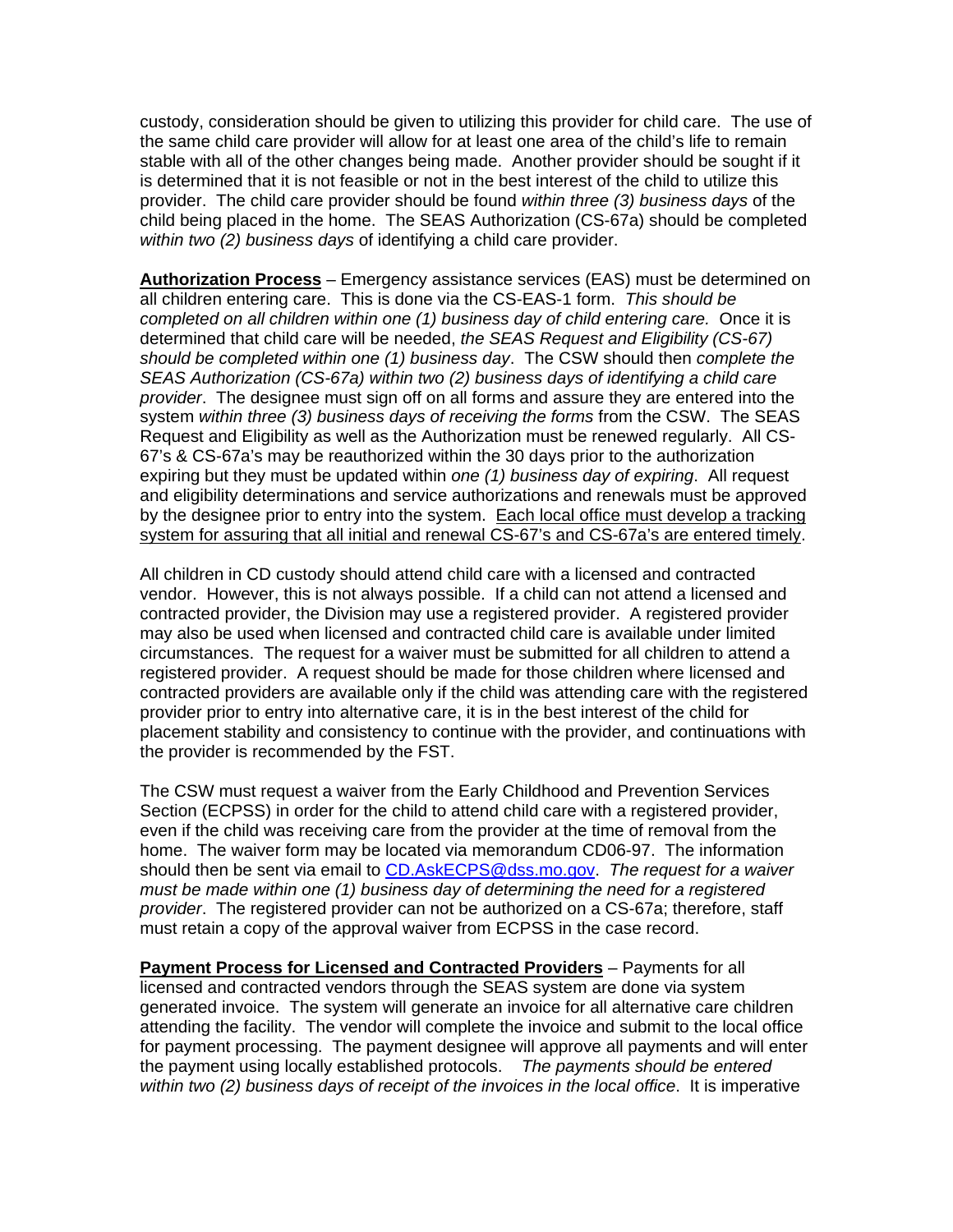that staff complete the required forms in a timely manner as outlined in the previous section to assure that payments are processed appropriately and on time.

**Payment Process for Registered Providers** – For children receiving care from a registered provider, payments will not be automatically generated. Staff will be required to complete CS-65 to generate payment. The vendor must provide the CSW with a copy of the attendance sheet for the child prior to payment being processed. *The CS-65 must be prepared and submitted to the Payment Unit in Central Office within two (2) business days of receipt in the local office of the attendance sheets for the child*. This is necessary to assure that payments are made in a timely manner to the child care provider. When submitted to Central Office, the CS-65 must have a copy of the waiver approval form and attendance sheets attached EACH time.

Staff should not reimburse foster parents for child care unless authorized by the Regional Director or Designee. This should be done in very limited situations. If approval is given to reimburse a foster parent directly, the reimbursement can only be made at the contracted state rate plus the 25 percent special needs rate. Any amounts paid over the contracted state rate will not be reimbursed. Foster parents must provide copies of the attendance sheets and receipts for payment to the CSW. The payment should be made via a CS-65 which should be completed and submitted to the Payment Unit in Central Office *within two (2) business days* of receipt in the local office of the attendance sheets and payment receipts. When submitted to Central Office, the CS-65 must have a copy of the waiver approval form, the attendance sheets and payment receipts attached EACH time. Only licensed/contracted or registered providers should be utilized even if the foster parent pays the child care provider directly and is then reimbursed. Again, each local office must have a tracking (logging in/out) process for registered provider and foster parent reimbursement payments to assure payments are made in a timely manner.

The policy changes outlined in this memorandum are effective with the date of this memorandum. Manual changes will be forthcoming. All child care policy will be available through the Child Care Manual.

### **NECESSARY ACTION:**

- 1. Review this memorandum with all Children's Division staff.
- *2.* Review revised Child Welfare Manual chapters as indicated below.
- 3. All questions should be cleared through normal supervisory channels and directed to:

| <b>PDS CONTACT:</b>           | <b>PROGRAM MANAGER:</b> |
|-------------------------------|-------------------------|
| <b>Stefanie Wickers</b>       | Kathryn Sapp            |
| (573) 751-1354                | 573-522-5062            |
| Stefanie.D.Wickers@dss.mo.gov | Kathryn.Sapp@dss.mo.gov |
|                               |                         |

#### *CHILD WELFARE MANUAL* **REVISIONS:**  Forthcoming

# **FORMS AND INSTRUCTIONS:**

View [Children's Division E-Forms](http://www.dss.mo.gov/cd/info/forms/index.htm) - CS-67, CS-67a, CS-EAS-1